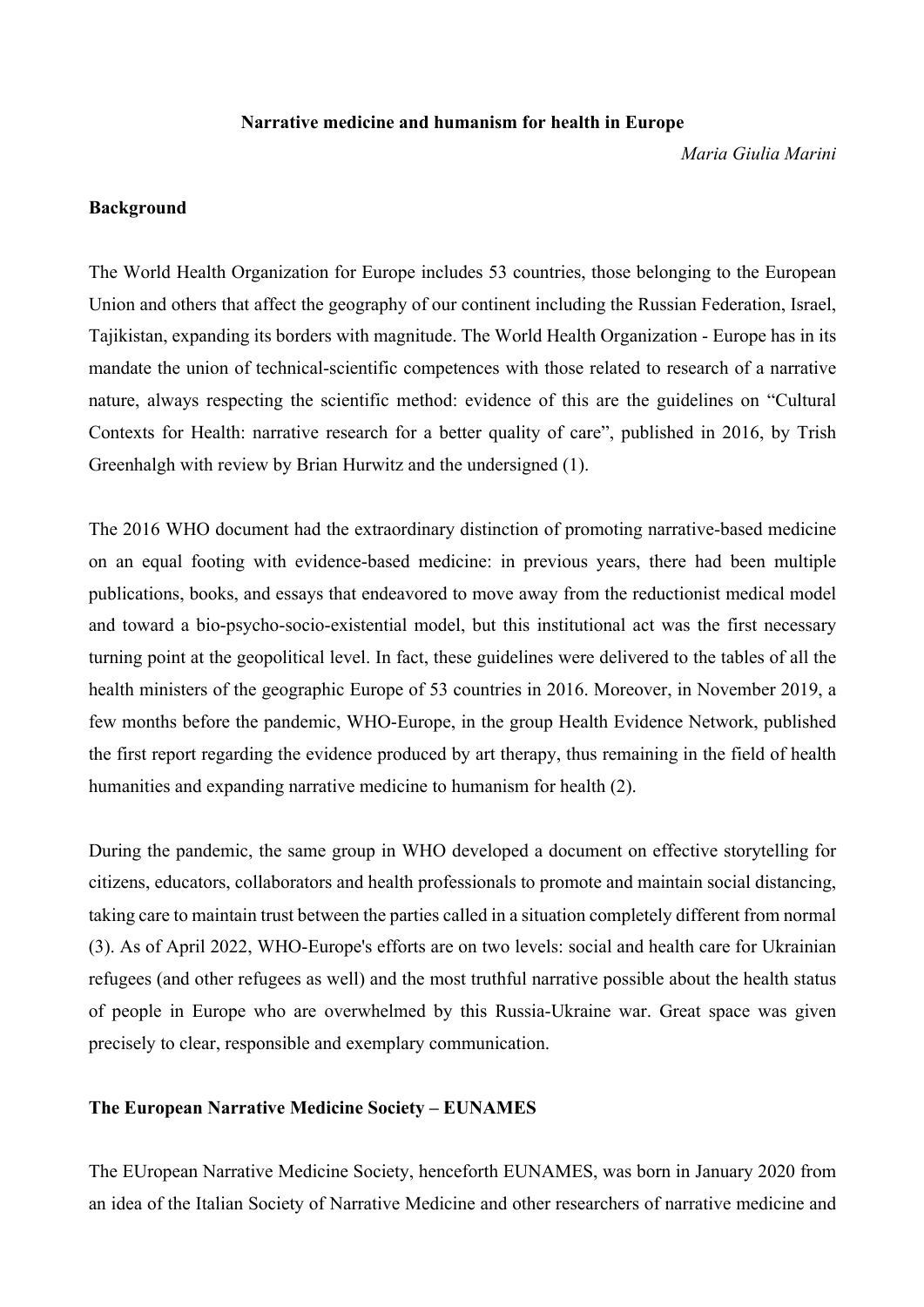humanism for health in Europe who felt the need to gather around an association of interest on these issues - too often considered of secondary order compared to the clinical scientific expertise and the colonizing model of evidence-based medicine. When EUNAMES was born, WHO-Europe in the letter of approval asked us to build a European network of experts and practitioners of the subject because the presence of figures in Europe dealing with narrative medicine is very fragmented and capillarized, with an express request to unite not only qualified centers but also professionals isolated in different cities of Europe who are dedicated to these issues.

The aim of this European Society is in fact to promote and strengthen multidisciplinary dialogue on the present and future of Medical Humanities and Narrative Medicine among health professionals, researchers (academic and not), humanists, teachers and other professionals from different fields. The goal is to help improve both the well-being of people suffering from a physical condition or mental illness and health care professionals. The fundamental *modus operandi* is that of inclusion, regardless of the different schools of training and belonging, recognizing in a conscious way that *there is not only one narrative medicine but there are many*, so our proposal is to speak in the plural of "narrative medicines", or better yet, "expatriating" the term "medicine" to broaden its boundaries to speak of "narrative health" just as the WHO and our Ministry includes health in the broader lemma of health.

## **The metaphor of the eternal scholar**

In order to understand who are the people working in the world of narrative medicine and humanism for health in EUROPE: between June and October 2020 we carried out identikit work on the protagonists who answered us from the following member countries of the society: Italy, Spain, Portugal, France, UK (England and Scotland), Ireland, Germany, Poland, Denmark, UAE, Holland, Greece, Cyprus, Turkey. Today other countries are being added such as Norway, Israel, Switzerland and Romania, both through continuous scoping of publications and word of mouth (there are also honorary countries incuding Canada, the United States, Mexico and Chile and the activities of professionals there).

In the identikit narrative that people were invited to write, we found a recursive element about how narrative medicine could help during the pandemic: *"above all, keep going."* The first possible generalization to define this group is that of a people looking to the future, to use Frank's classification, people in Quest, through continued study and application and not in simple Restitution: in particular, professionals and thoese who are self-taught or experienced in the world of narrative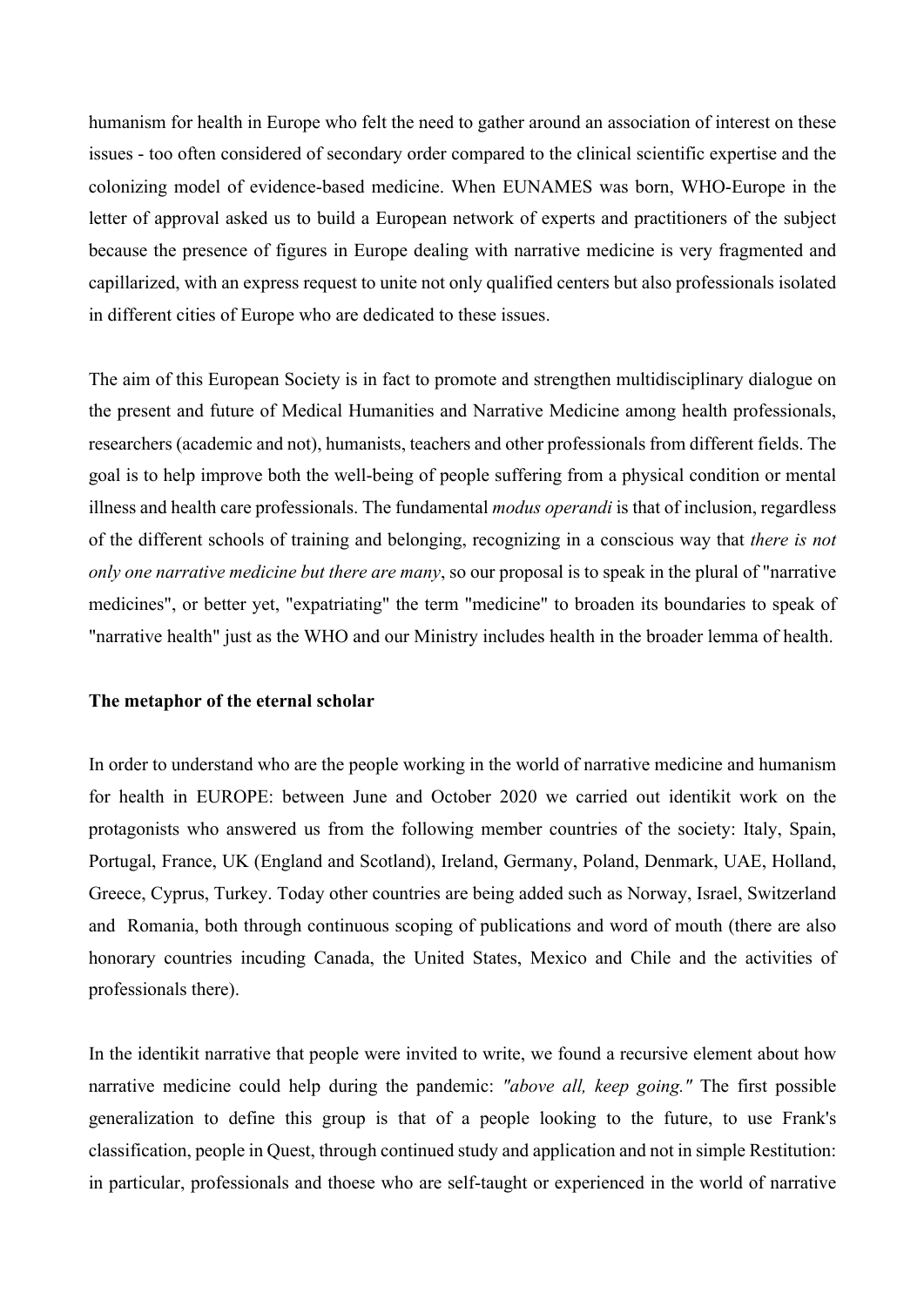medicine and do not desire a Restitution of the world before the pandemic, of the profession of care as it was done before, of a mythological era in the future tense, or as a fascinating autobiographical nostalgia for a lost past (4).

With the COVID-19 pandemic sadly driving up global unemployment figures to unprecedented levels, research suggests that two-thirds of workers across all occupations have actively responded, using this time to re-evaluate their career choices (5). In the same report, 70 percent of employees wrote that many people are considering changing career paths entirely, with more than half driven by a desire to challenge themselves or learn a new skill set. This includes health care workers who are not at risk of losing their jobs during the pandemic, but who want to enrich their technical background with humanistic health resources.

This in particular relates to the humanities. Evidence of this includes increased enrolment in Master's programs in neuroscience, which explores how the brain works, the impact on spoken and written languages, the origins and management of emotions to build empathy and the appeal of neuroaesthetics. It also relates to the multiple initiatives on narrative medicine available in Europe in online mode that have flourished between 2020 and 2022, to improve the quality of care, overcome the possible traumas of the pandemic and now, look for innovative tools that can help us alleviate the suffering of which Europe is precisely the first succubus for the ongoing war.

In the three-year period 2020-2022 there has also been an explosion of courses, beyond narrative medicine, on lifelong learning, to improve those skills defined as "soft skills", that include relationship, resilience, inclusion, distance management, linked to the enhancement of personal wellbeing and that of the group to which they belong, in order to defeat the existential discomfort given by the uncertainties not only of health conditions, but of the changes that first the pandemic and now the remnants of an unfinished pandemic and this war so close have exerted and exert on our lives. Lifelong learning requires energy including time to "pause", to stop personal productive processes at the beginning, but it restores energy, strategies and consolation especially now, in times of change. Peter Drucker, 20th century humanist economist and founder of the said concept of lifelong learning in the workplace: "We now accept the fact that training is a lifelong process that keeps pace with change. And the most urgent task is to teach people how to learn" (5).

This preamble is a gateway to commenting on the sketch that emerged from the biographies of the participants in this EUNAMES survey: *the lifelong learning student or scholar seems to be a common*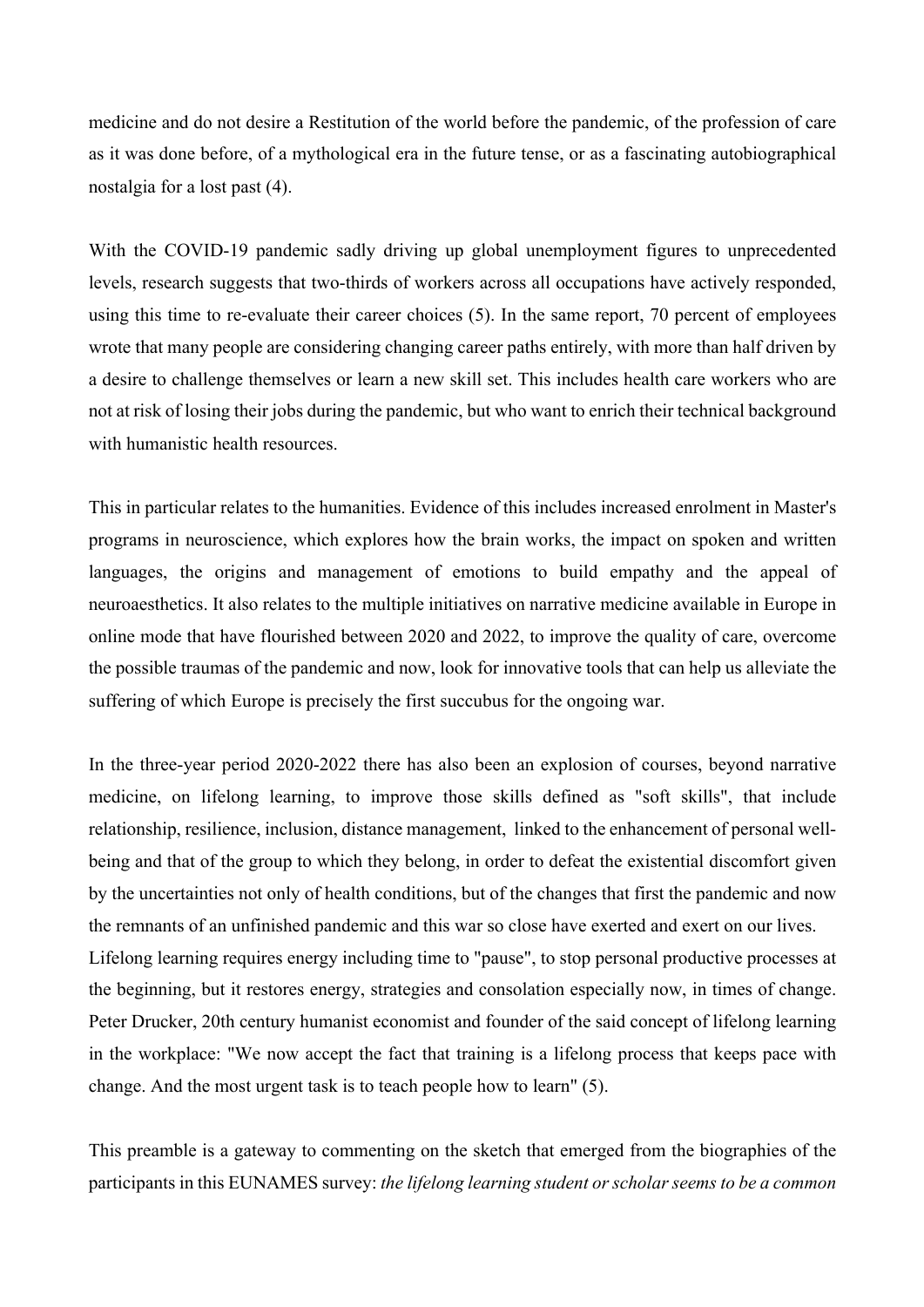*denominator in the responses of those interested in narrative medicine in Europe*, not only within institutions that have education in their DNA, such as academies, but also in ordinary everyday clinical practice organizations, in clinical settings.

The recognized beauty in daring to explore many different skills, in a variety of forms ranging from poetry to anatomy, oncology to literature, visual art to autism neuroscience, laboratory to aesthetics, and so on is the nourishment of teachers, scholars, and practitioners of narrative medicine and medical humanities. Participants' biographies are very rarely characterized by a straight line of technical skill acquisition but more by an arabesque of skills, a pillar for an evolving professional self. Inherent in this metaphor of the "eternal scholar" is the tension towards knowledge of Humanism for Health mutated from the Latin concept of Humanitas, a philosophy that includes the humility of the human being, the sense of compassion, empathy, and the building of a relationship of trust. With EUNAMES we are simultaneously in the new millennium of neuroscientific discoveries (what happens when we speak, narrate, listen in our brains and bodies) and also in the historicized humanism in the Renaissance period, the time of awakening right after the darkest period of the Black Death. It is a full flowering of sciences, medicine, arts, literature, philosophy, and other studies alchemized together, not separable. All of those were and are useful for a better life, and it would be foolish to keep arts, or medicine divided into concrete compartments. In EUNAMES, as in all networks or groups dealing with Humanism for Health, there is no room for answers like "I'm just a doctor, every now and then I enjoy going to museums or reading a book". Instead, we know how much the book read reverberates on the clinical profession, the picture seen can resurface as an image when we try to understand a patient in what is unspoken.

The time factor even in European healthcare is short, it runs with rigidity, becoming Kronos, that being that devours everything. However, it seems that with a good attitude, the will to start and continue to cultivate this interest, healthcare professionals – more or less able to weave good relationships with healthcare management – can learn to use different tools to make a faster diagnosis, producing a better care for others and also for themselves. *Burnout* was a complex word that came up several times in the survey, and the *medical humanities* are there, in all countries, to help prevent the crisis, especially now, when we are all called upon to show immense maturity, creativity and selfcontrol at the same time. We have found so much motivation and so much capacity for self-defense of those spaces of personal narrative education that many, too many physicians and health professionals fail to defend. The focus of the teaching of narrative medicine and Humanism for Health must move as it is happening in many universities (Italy, France, UK; Portugal, Greece, Germany)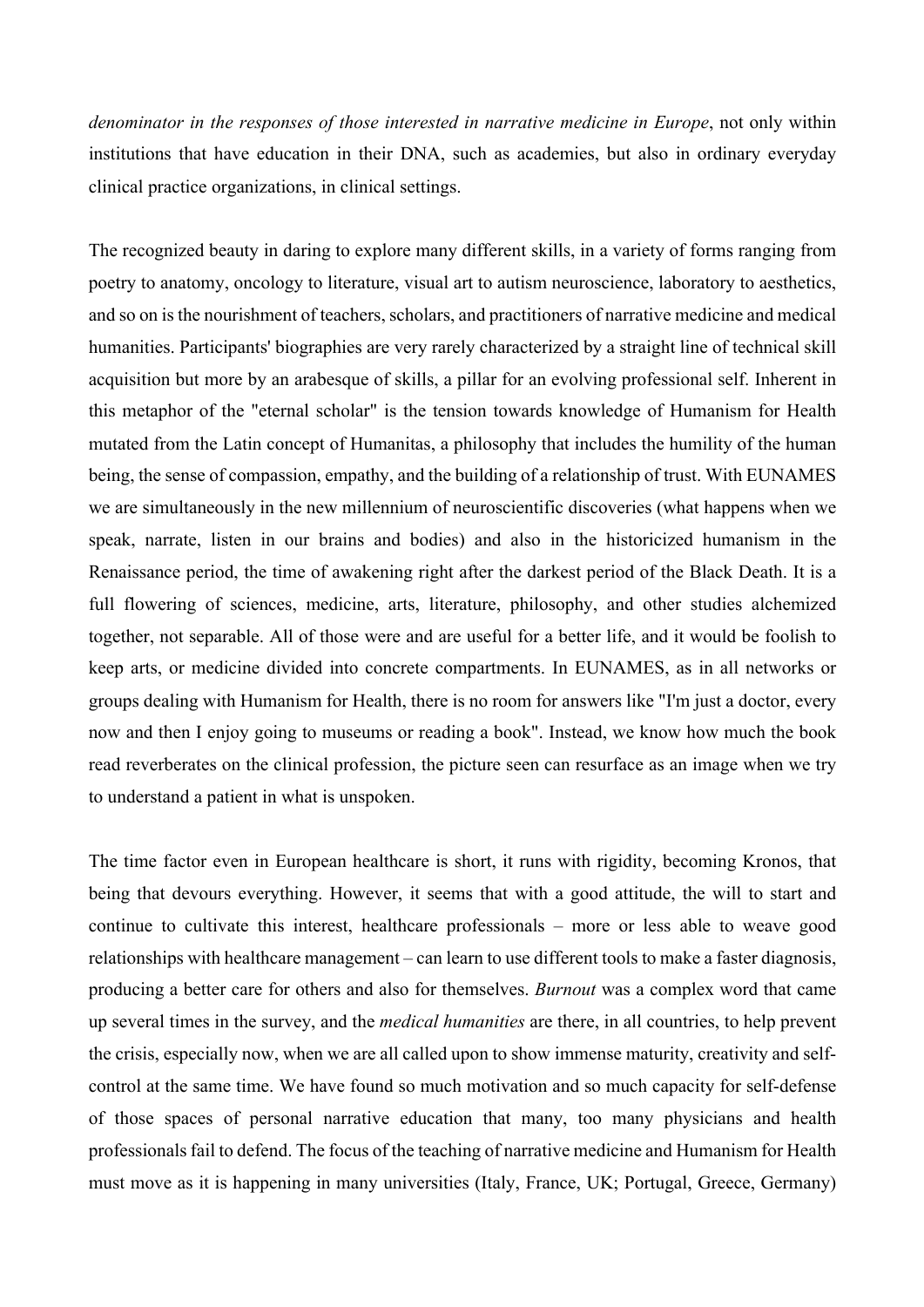since the early years of the course of study in medicine, nursing and other health professions. The aim of EUNAMES is to raise awareness within the next five years in the network of each university in order to open narrative medicine courses not only in the specialties but also in the degree courses of clinical and scientific faculties, with the help of the various scientific societies. The aim is also to continue this work of sensitization with Health Directorates, and the management of the different European organizations of care, outside of the academic sphere. It is also to apply it in daily clinical practice: narrative medicine has a great meaning because, if well applied, it "changes" the outlook of the caregiver, and aligns the words with the facts of of "everything that happens between the care professional and the person under care".

### **The dreamed pillars of the European society**

More prosaically, the pillars, the values on which EUNAMES rests were chosen by the participants during a meeting in July 2020: *plurality of approaches, inclusiveness, multidisciplinarity, openness to other countries outside Europe, and community of practice*. It should be remembered that the background of the stakeholders is very diverse, some have followed several Master's degrees in certain cities or institutional places, others have trained in a more self-directed and personal way.

In 2021, in the midst of the second pandemic wave, these values were revised, breathed back in with a technique called the *social dreaming* matrix. The task of *social dreaming* was and is to transform thinking through dream exploration, using the method of free associations, amplification and systemic thinking, to make connections and find connections to discover new thoughts. Gordon Lawrence states that: "each dream is a fractal of the other, because the dream is revealed in collective patterns; one dream is part of the whole sequence of dreams in a matrix" (6). The conscious mind operates on the repeated logical patterns of thought, the unconscious mind, which is still unknown as a mechanism of operation, tends to merge and unite everything into a "oneness" that is limitless: "unconscious vision has been shown to be able to gather more information than conscious examination by lasting a hundred times longer; the non-differential structures of unconscious vision show superior powers to conscious vision".

We wanted to look for less obvious pillars through three social dreaming sessions held with EUNAMES members.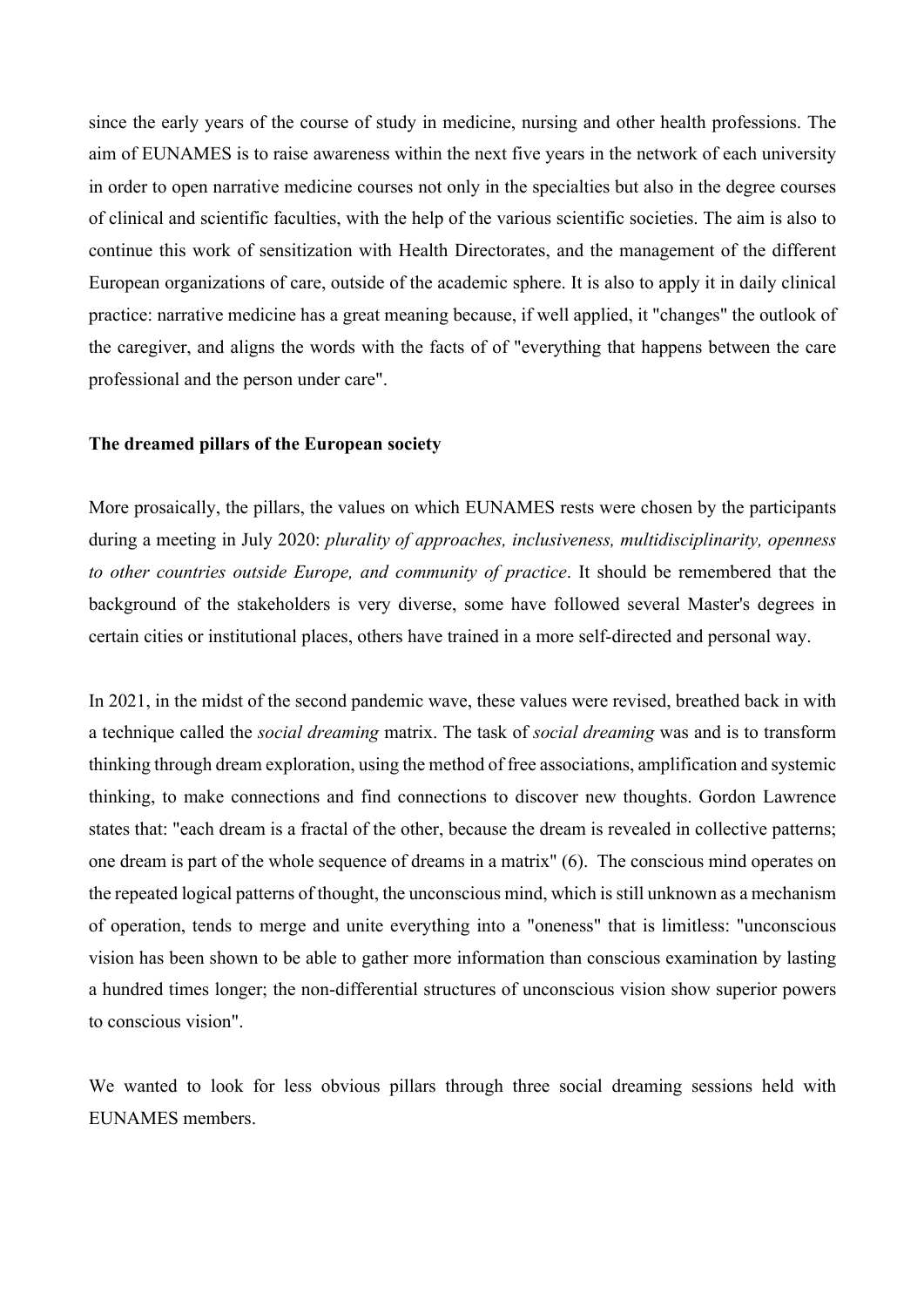These are the dreamed pillars on which today EUNAMES is based (editor's note - the many images refer to dreamed dreams):

- **The association of inter-ness**: the things, thoughts, feelings, beliefs, facts that lie in between- "between": the sense of free gift, gratuitousness and exoticism (something from outside that has its own appeal). The sense of something that might interconnect us. The sense of free interdependence
- Restorative Justice: counteracting violence of the self, external hierarchical society, violence that causes loss, bureaucratic violence, place of belonging (staying out of workplaces prisons, or mental places of imprisonment); seeking friendship (association of inter-interests according to Greek culture, phylia). Expressed in management language "Cooperation".
- Losing oneself: Exploring the unknown: searching for new methods (literally searching for new journeys, -odos, means - roads, exotic countries) seeing beyond blindness (accepting blindness at any cost, and asking the question that current methods are leading to blind solutions) avoiding the abuse of time planning (Kronos, linear time versus Kairos, occasional time): if someone has something to share, to say, to tell, seize the desired and unwanted moment losing oneself without fear of Labyrinths (Labor intus). We are very keen to emphasize this culture of Losing oneself because in the organizational and managerial culture too little time is given to the possibility of deviating from the marked routes, and therefore too little is discovered by serendipity.
- A**cknowledgement of all kinds of knowledge:** All narratives of cultural values, skills and knowledge are included: integration between STEM-Sciences (including Clinic) Technologies, Engineering, Mathematics, (more metrics) - and SHAPE-Sciences, , Humanities, Arts or People and Economics (more creative). Invention of new acronyms for interwoven arts, Disciplines in Skills - known without the need for certification, drawn also from the knowledge of traditional societies. Above all, recognition of all kinds of narratives, including the shadow zone, the unwanted: addressing the shadow has the ultimate goal of metabolizing it to decide whether to include it or move away from it. And the shadow is very present in every narrative of fragility and suffering (shadow dreams and masks and tricks).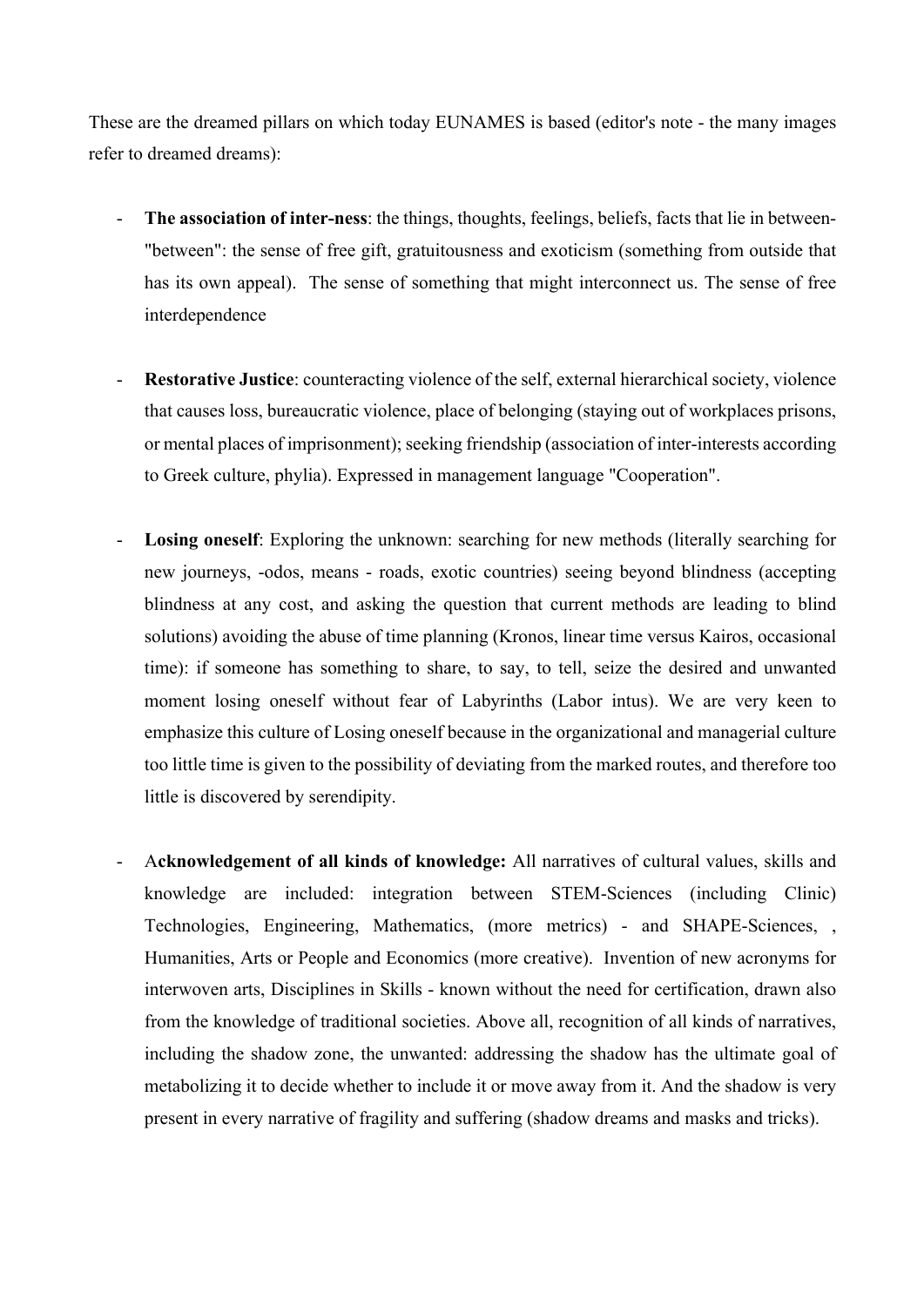- **Spiritual and concrete:** liminality, ritual of passage, "standing on the threshold", "shallow waters" "and many waters, different states of health-disease, life and death, nature (with its evaluation and discovery) and culture (with its beliefs), interconnection of body and mind (brain, soul) interdependence communicable and incommunicable situations (taboos). Founded on the earth, on our planet, and more broadly in a cosmic ecosystem with all living and non-living organisms Microcosm (genetics) and macrocosm
- From ancestors to the next generation: Ancestors (with reconciliation especially of the feminine) are the roots where we reconnect, women close to us who are dead but resurrected in the pandemic: being present is the interest of the association: For future generations of humans, animals, plants, earth and cosmic well-being. Focus on the education of young people (since the many universities dreamed of) Focus on the narrative of the earth (its health, cleaning polluted waters).

These values are the breath, the tension, the desire, given by dreams, thus the nocturnal that completes the "diurnal" of the identikit of the people in Europe who mainly deal with Humanism for Health and Narrative Medicine: for the reader to note also how the group has contemplated since then the uncomfortable parts, such as the violence that requires restorative justice, the getting lost in knowing how to doubt, the shadow and the look at what will be left after us, whatever happens.

## **What Europe?**

The last thought goes to Europe, our Europe made up of many countries and languages and cultural traditions: because of the large number of perspectives one can take on the subject, it is impossible to form a single, all-encompassing conception of European culture. Nevertheless, there are fundamental elements that are generally recognized as the cultural foundation of modern Europe:

- A common cultural and spiritual heritage derived from Greco-Roman antiquity, Christianity, Judaism, Islam, the Renaissance and its humanism, the political thought of the Enlightenment and the French Revolution, and the developments of modernity, including all types of socialism.
- A rich and dynamic material culture that spread to other continents as a result of industrialization and colonialism during the "Great Divergence."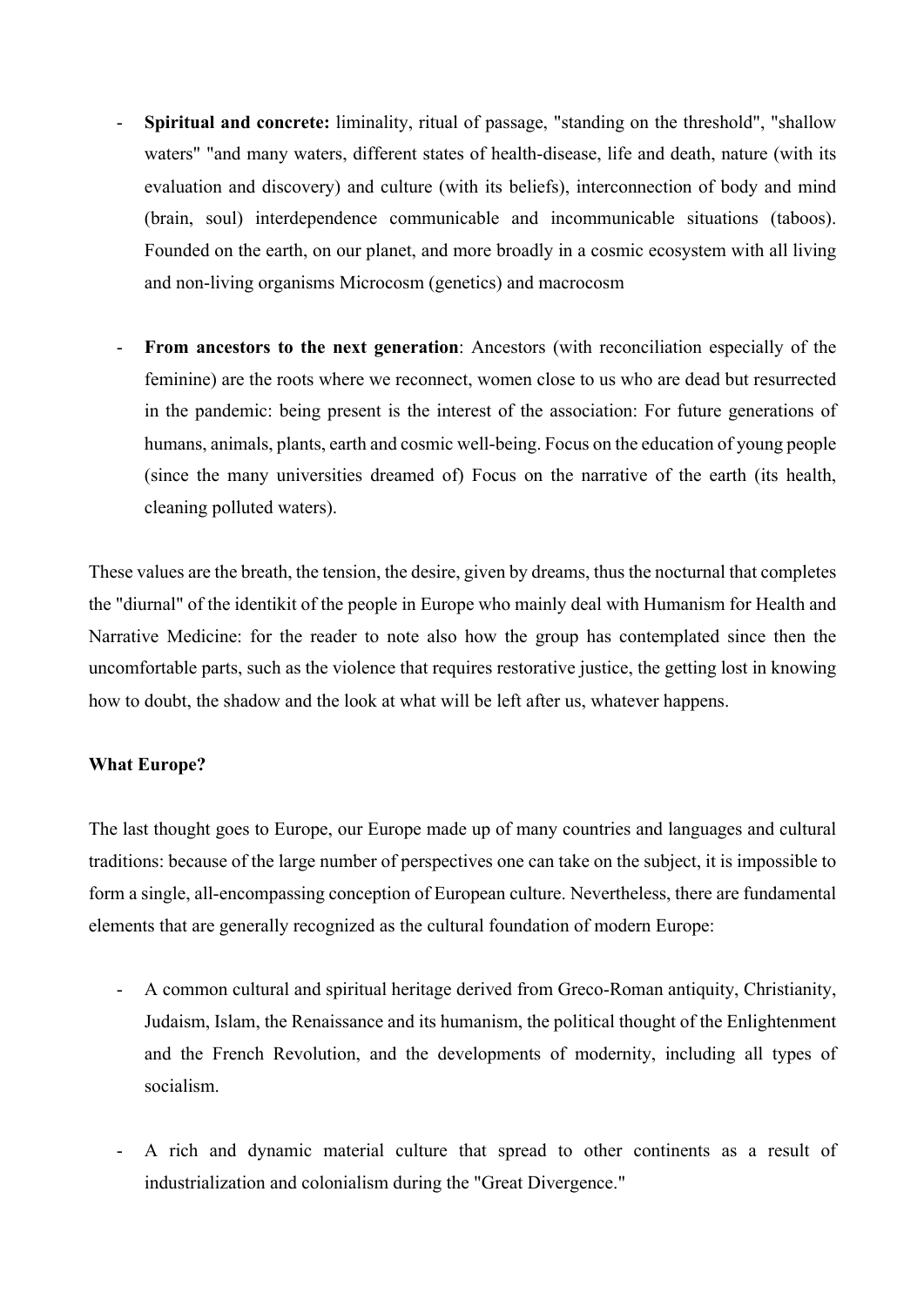- A specific conception of the individual expressed by the existence of and respect for a legality that guarantees human rights and the freedom of the individual.
- A plurality of states with different political orders, feeding each other new ideas.
- Respect for peoples, states and nations outside of Europe.

The concept of European culture is generally linked to the classical definition of the Western world. In this definition, Western culture is the set of literary, scientific, political, artistic and philosophical principles that distinguish it from other civilizations. EUNAMES welcomes not only European culture with its roots, but is also open to other cultures: however, because this network of narrative medicine was lacking in Europe, we are here to fill the gap, and this society is here to fix and flourish an evolving community of research and education. Now, this is not simply "a nice to have" but "a must" to cope with the current darkest period: however, we do not have to wait a century to see the stars again as happened after the Middle Ages before the Renaissance. No, we must turn on the sun and the stars of the Renaissance from today, despite the sometimes hostile and warring environment. It is significant that for Europe John Donne wrote these lines

"No man is an island entire of itself; every man is a piece of the continent, a part of the main; if a clod be washed away by the sea, Europe is the less, as well as if a promontory were, as well as any manner of thy friends or of thine own were; any man's death diminishes me, because I am involved in mankind. And therefore never send to know for whom the bell tolls; it tolls for thee" (7).

EUNAMES recognizes the risk of remaining insular and is open to interconnections, it is vital and full of volunteers with their content: it has a line of direction but prefers to remain a group of "friends" in the Greek sense of the term, an agora of exchange, without institutionalized records, except for the continuous involvement of WHO and the many universities and research organizations that are part of it. It finds itself at least bimonthly hosting papers by qualified professionals, whose names, affiliations, and all presentations made-including the sketch-are to date available at www.narrativemeedicine.eu/eunames (8).